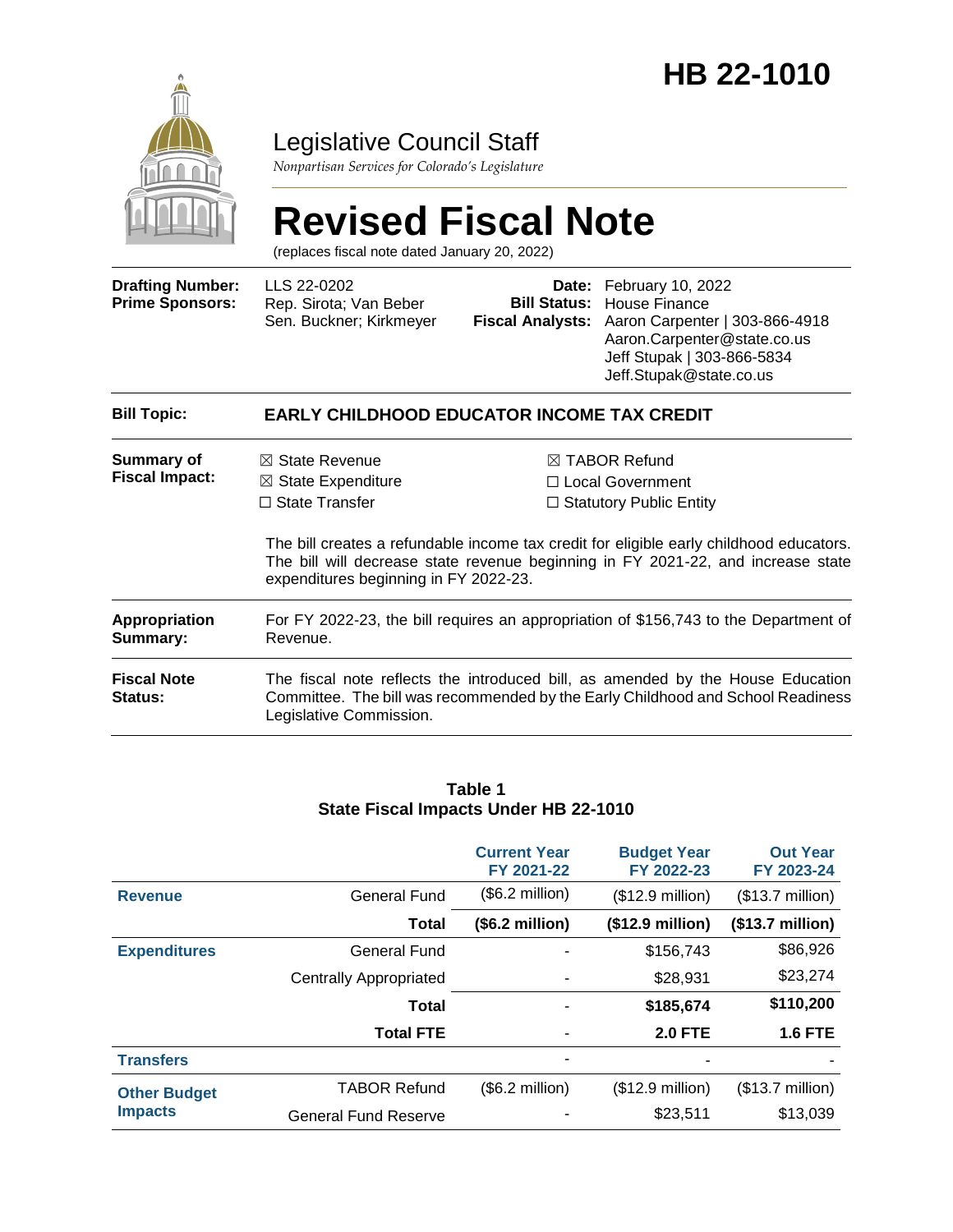Page 2

# February 10, 2022 **HB 22-1010**

# **Summary of Legislation**

The bill creates a refundable income tax credit for early childhood educators who have an adjusted gross income of less than or equal to \$75,000 for a single return or \$150,000 for a joint return, has held an early childhood professional credential for at least six months, and is the licensee of an eligible early childcare program or employed by an eligible program for at least six months. The credit can be claimed from January 1, 2022, through January 1, 2027. Credit amounts include:

- \$750 for an Early Childcare Professional I;
- \$1,000 for an Early Childcare Professional II; and
- \$1,500 for an Early Childcare Professional III, IV, V, and VI.

After January 1, 2023, the Department of Revenue (DOR) must adjust the amount of the credit by inflation. The Department of Human Services must provide DOR with an electronic report of each individual who held an early childhood professional credential each year.

### **Assumptions**

As of January 13, 2022, the Department of Human Services reports that there are:

- 6,019 early childhood professionals who currently satisfy the eligibility criteria for the tax credit;
- 4,207 credentialed early childhood professionals who do not satisfy the eligibility criteria; and
- 8,559 early childhood professionals whose eligibility status is unknown.

For 2022, the eligible population is assumed to include all currently eligible early childhood professionals, half of the early childhood professionals with unknown status, and five percent of ineligible early childhood professionals, including the currently ineligible and half of those with unknown eligibility. An additional 5.0 percent of the ineligible population is assumed to become eligible each year for which the tax credit remains in effect, based on caseload growth and the assumption that the presence of the tax credit will incentivize professionals to work in this field.

The credit amounts are grown by inflation expectations using the Denver-Aurora-Lakewood consumer price index inflation projections published in the December 2021 Legislative Council Staff forecast. For years beyond 2023, the annual rate of inflation is assumed to be 2.2 percent. The fiscal note does not assume any change in the distribution of educators across credential tiers.

### **State Revenue**

The bill will decrease General Fund revenue by \$6.2 million in the current FY 2021-22, \$12.9 million in FY 2022-23, and \$13.7 million in FY 2023-24. The estimate for FY 2021-22 represents a half year impact for tax year 2022. Full-year revenue impacts will continue through FY 2025-26, with a half-year impact in FY 2026-27 as the credit is repealed. The bill decreases income tax revenue, which is subject to TABOR. Taxpayer and revenue estimates are presented on a tax year basis in Table 2 and on a fiscal year basis in Table 3.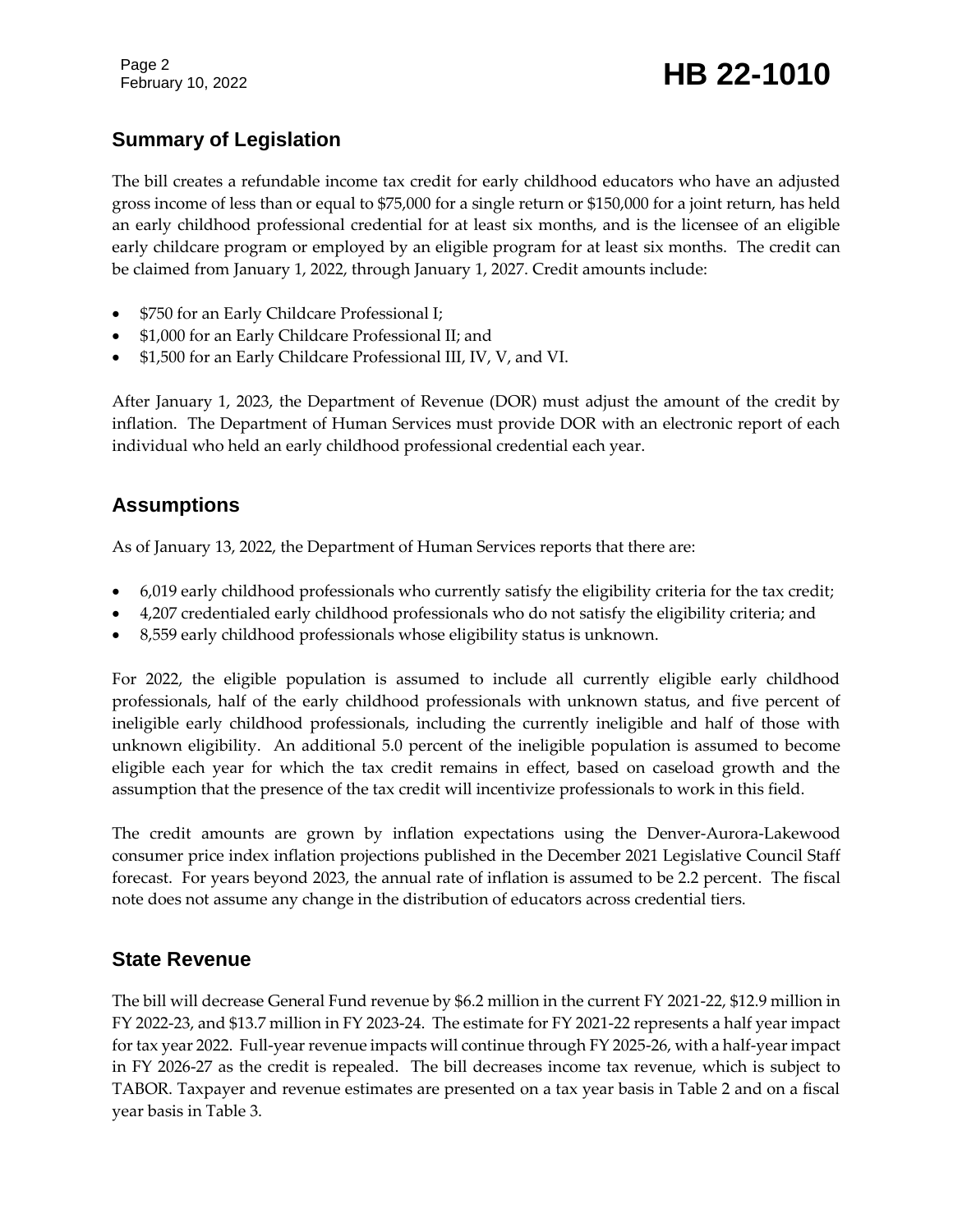Page 3

# Page 3<br>February 10, 2022 **HB 22-1010**

| <b>Tax Year</b>             | 2022                             | 2023         | 2024         | 2025         | 2026         |
|-----------------------------|----------------------------------|--------------|--------------|--------------|--------------|
| <b>Eligible Population</b>  |                                  |              |              |              |              |
| ECP I                       | 2,202                            | 2,303        | 2,399        | 2,490        | 2,577        |
| ECP II                      | 3,960                            | 4,110        | 4,254        | 4,390        | 4,519        |
| <b>ECP III</b>              | 2,733                            | 2,827        | 2,917        | 3,003        | 3,084        |
| <b>ECP IV</b>               | 1,025                            | 1,059        | 1,091        | 1,121        | 1,150        |
| ECP V                       | 462                              | 476          | 490          | 502          | 514          |
| <b>ECP IV</b>               | 341                              | 350          | 359          | 367          | 375          |
| <b>Total Eligible</b>       | 10,723                           | 11,126       | 11,509       | 11,873       | 12,218       |
| <b>Credit Amount</b>        |                                  |              |              |              |              |
| ECP I                       | \$750                            | \$776        | \$790        | \$807        | \$825        |
| ECP II                      | \$1,000                          | \$1,034      | \$1,053      | \$1,076      | \$1,100      |
| <b>ECP III</b>              | \$1,500                          | \$1,551      | \$1,579      | \$1,614      | \$1,650      |
| <b>ECP IV</b>               | \$1,500                          | \$1,551      | \$1,579      | \$1,614      | \$1,650      |
| ECP V                       | \$1,500                          | \$1,551      | \$1,579      | \$1,614      | \$1,650      |
| <b>ECP IV</b>               | \$1,500                          | \$1,551      | \$1,579      | \$1,614      | \$1,650      |
|                             | <b>Total Tax Credits Claimed</b> |              |              |              |              |
| ECP I                       | \$1,651,369                      | \$1,786,999  | \$1,895,046  | \$2,009,392  | \$2,125,658  |
| ECP II                      | \$3,959,650                      | \$4,250,120  | \$4,478,987  | \$4,723,179  | \$4,970,672  |
| ECP III                     | \$4,098,975                      | \$4,385,169  | \$4,606,340  | \$4,846,340  | \$5,088,360  |
| <b>ECP IV</b>               | \$1,537,463                      | \$1,642,007  | \$1,722,203  | \$1,809,468  | \$1,897,504  |
| ECP V                       | \$693,413                        | \$738,759    | \$773,151    | \$810,734    | \$848,674    |
| <b>ECP IV</b>               | \$512,175                        | \$543,513    | \$566,792    | \$592,432    | \$618,346    |
| <b>Total Revenue Impact</b> | \$12,453,044                     | \$13,346,567 | \$14,042,519 | \$14,791,545 | \$15,549,214 |

**Table 2 Estimated Taxpayer and Revenue Impacts Under HB 22-1010**

*ECP = early childhood professional. Tax year impacts are accrued across the two fiscal years that each comprise half of the tax year.* 

#### **Table 3 Revenue Impacts by Fiscal Year Under HB 22-1010**

|         | FY 2021-22*  | FY 2022-23                                    | <b>FY2023-24</b> | FY 2024-25 | FY 2025-26    | FY 2026-27*  |
|---------|--------------|-----------------------------------------------|------------------|------------|---------------|--------------|
| Revenue | \$6,226,522) | $($12,899,805)$ $$13,694,543)$ $$14,417,032)$ |                  |            | \$15,170,380) | \$7,774,607) |

*\* Fiscal year impacts comprise half-year impacts for each of the two component tax years.*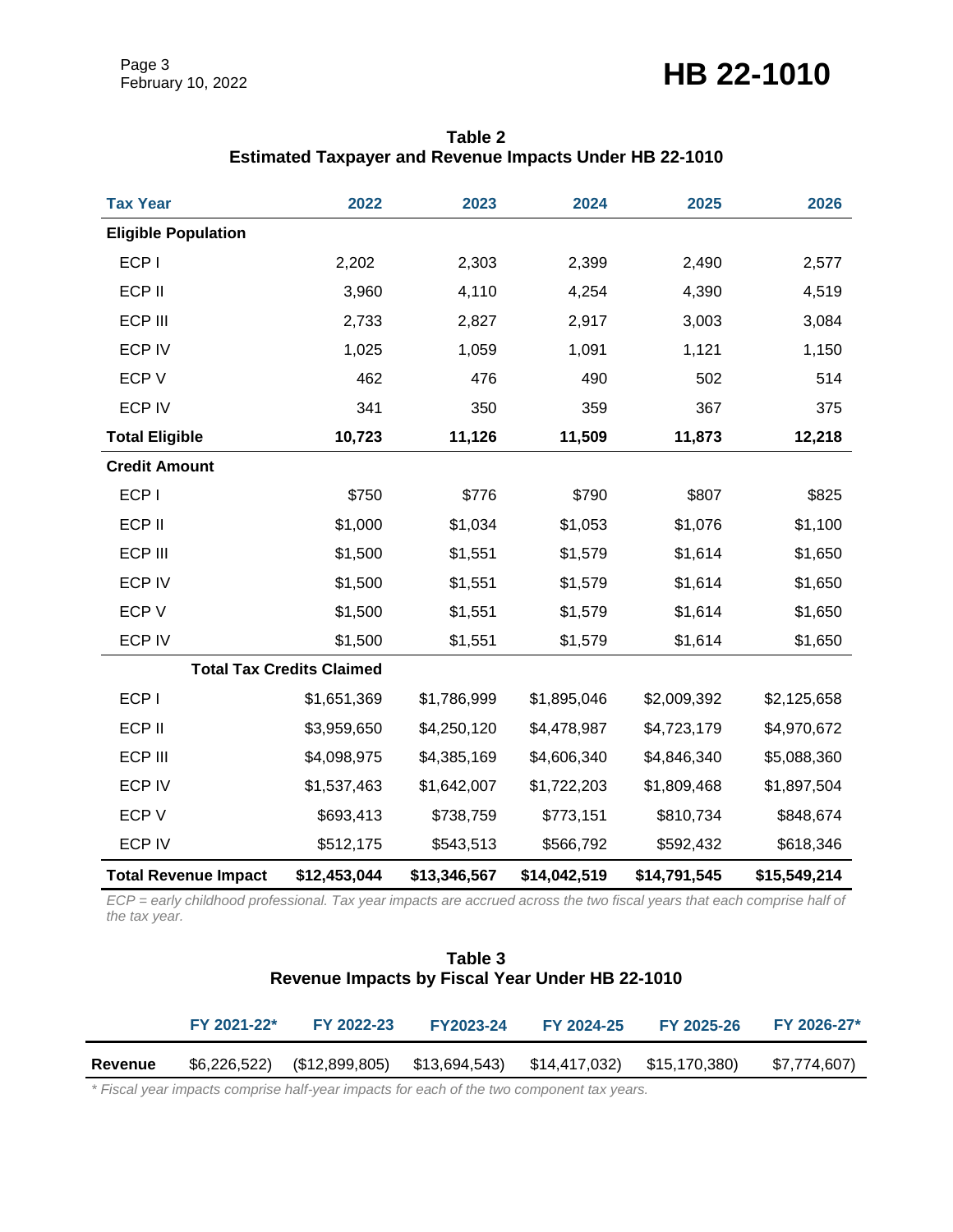# **State Expenditures**

The bill increases state General Fund expenditures in the DOR by \$185,674 in FY 2022-23 and \$110,200 in FY 2023-24, with ongoing impacts through FY 2026-27. Expenditures are shown in Table 4 and detailed below. In addition, expenditures in the DHS may increase as explained below.

#### **Table 4 Expenditures Under HB 22-1010**

|                                           |                   | FY 2022-23     | FY 2023-24     |  |  |
|-------------------------------------------|-------------------|----------------|----------------|--|--|
| <b>Department of Revenue</b>              |                   |                |                |  |  |
| <b>Personal Services</b>                  |                   | \$99,282       | \$80,866       |  |  |
| <b>Operating Expenses</b>                 |                   | \$2,970        | \$2,160        |  |  |
| <b>Capital Outlay Costs</b>               |                   | \$18,600       |                |  |  |
| <b>Computer Programming</b>               |                   | \$34,859       | \$3,200        |  |  |
| Document Changes                          |                   | \$1,032        | \$700          |  |  |
| Centrally Appropriated Costs <sup>1</sup> |                   | \$28,931       | \$23,274       |  |  |
|                                           | <b>Total Cost</b> | \$185,674      | \$110,200      |  |  |
|                                           | <b>Total FTE</b>  | <b>2.0 FTE</b> | <b>1.6 FTE</b> |  |  |

<sup>1</sup> *Centrally appropriated costs are not included in the bill's appropriation.*

**Department of Revenue.** General Fund expenditures in the DOR will increase to hire additional staff and to make changes to its GenTax software. The DOR requires 2.0 FTE in FY 2022-23 and 1.6 FTE beginning in FY 2023-24 to process returns, conduct initial review, and to resolve any return issues. Staffing costs are shown in Table 4 and are prorated for the General Fund paydate shift.

*Computer programing.* This bill requires expenditures of \$34,859 to program, test, and update database fields in the DOR's GenTax software system. Programming costs are estimated at \$4,950, representing 22 hours of contract programming at a rate of \$225 per hour. Costs for testing at the department are estimated at \$26,709, representing 586 hours for the systems Support Office at \$35 per hour and 246 hours of user acceptance testing at a rate of \$25.50 per hour. Expenditures in the Office of Research and Analysis are required for changes in the related GenTax reports so that the department can access and document tax statistics related to the new tax policy. These costs are estimated at \$3,200, representing 100 hours for data management and reporting at \$32 per hour.

Finally, the DOR will need to make changes to its tax forms. The changes are expected to cost \$1,032 in FY 2022-23 and \$700 in FY 2023-24. These costs are reappropriated to the Department of Personnel and Administration.

**Department of Human Services.** Expenditures within the DHS will increase to the extent they receive additional applicants for credentialing. These costs include additional help desk staff and purchasing additional licenses in three computer systems: the Colorado Shines Professional Development Information System for educators to receive and maintain their credentials, the Colorado Shines Technology System for early childhood education programs to receive a quality rating, and the